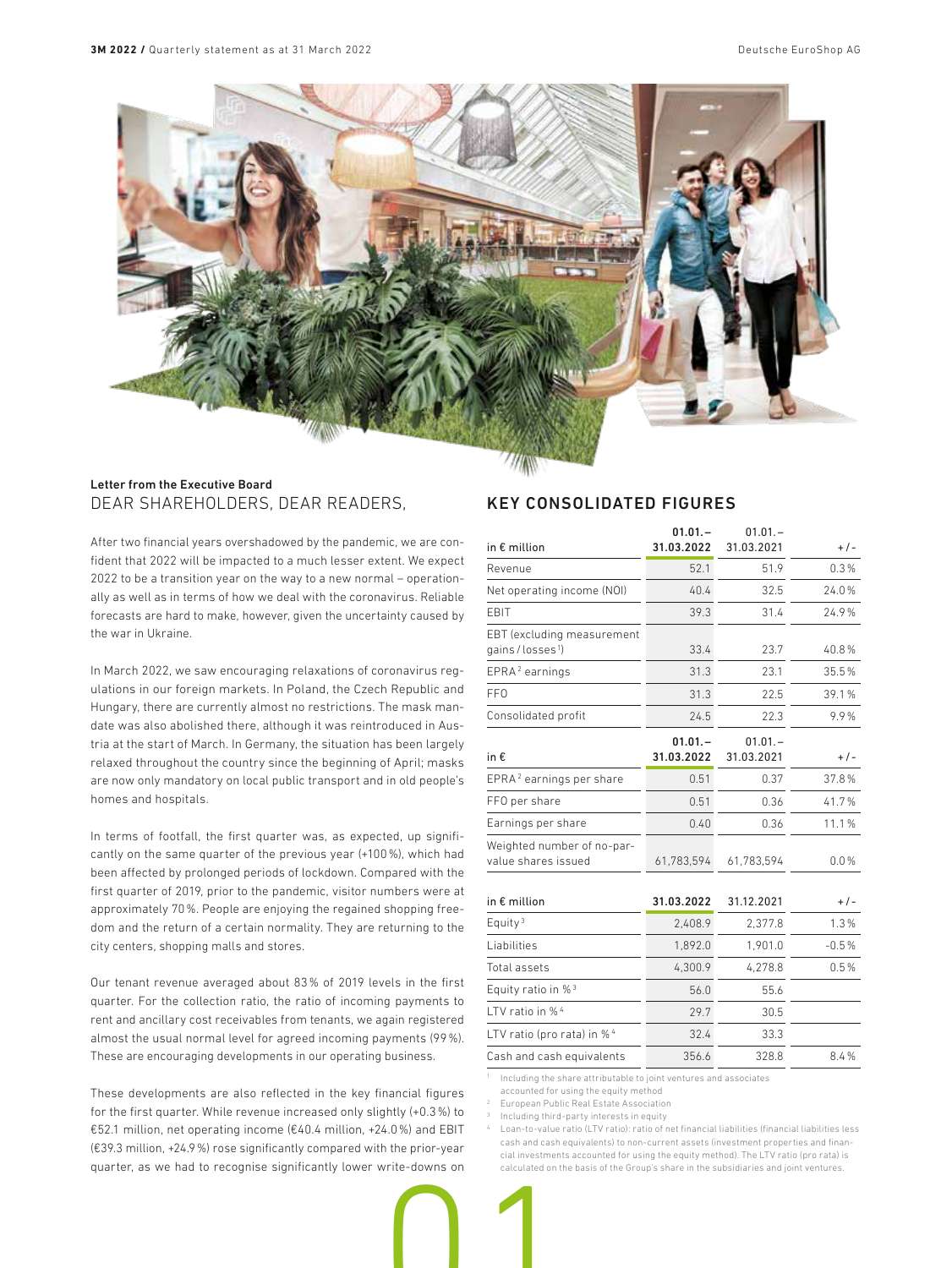rental receivables. Our earnings before taxes and measurement gains / losses (EBT excluding measurement) climbed by 40.8% to €33.4 million, while EPRA earnings were up by 35.5% to €31.3 million. Likewise, FFO adjusted for measurements and special effects amounted to €31.3 million, which was 39.1% above the prior-year level. Group liquidity has increased from €328.8 million to €356.6 million since year-end 2021.

For the current financial year, we expect FFO of €1.95 to €2.05 per share. Compared with the time before coronavirus, we have made somewhat more cautious assumptions regarding rent defaults and, in this forecast, predict that the pandemic situation can be brought under control in the long term without further store closures or significant restrictions on center operations. The war in Ukraine may have a negative impact on consumer behaviour, supply chains and ultimately our business. This has not yet been reflected in our forecast, as the potential impact cannot be estimated at present.

We remain optimistic and consider Deutsche EuroShop to be solidly positioned. We are used to change and know how to deal with it. The repercussions of the coronavirus pandemic will continue to preoccupy us for quite some time. We would be delighted if you stayed the course with us and we thank you for your trust.

We wish our board member Wilhelm Wellner, who is currently taking a break for health reasons, a speedy recovery and look forward to his return in the fourth quarter.

Hamburg, May 2022



Olaf Borkers

# RESULTS OF OPERATIONS

|                                                                        |                      |          |                      |                | Change   |         |
|------------------------------------------------------------------------|----------------------|----------|----------------------|----------------|----------|---------|
| in € thousand                                                          | $01.01 - 31.03.2022$ |          | $01.01 - 31.03.2021$ |                | $+/-$    | in $%$  |
| Revenue                                                                |                      | 52.061   |                      | 51.904         | 157      | 0.3     |
| Operating and administrative costs for property                        |                      | $-8,245$ |                      | $-7.499$       | $-746$   | $-9.9$  |
| Write-downs and derecognition of receivables                           |                      | $-3,457$ |                      | $-11,868$      | 8,411    | 70.9    |
| <b>NOI</b>                                                             |                      | 40,359   |                      | 32,537         | 7.822    | 24.0    |
| Other operating income                                                 |                      | 1.693    |                      | 784            | 909      | 115.9   |
| Other operating expenses                                               |                      | $-2,773$ |                      | $-1,878$       | $-895$   | $-47.7$ |
| <b>EBIT</b>                                                            |                      | 39,279   |                      | 31,443         | 7,836    | 24.9    |
| At-equity profit/loss                                                  | 6,917                |          | 4,388                |                |          |         |
| Measurement gains / losses (at equity)                                 | 231                  |          | 357                  |                |          |         |
| Deferred taxes (at equity)                                             | $-28$                |          | 11                   |                |          |         |
| At-equity (operating) profit / loss                                    |                      | 7.120    |                      | 4.756          | 2.364    | 49.7    |
| Interest expense                                                       |                      | $-9,095$ |                      | $-10,205$      | 1.110    | 10.9    |
| Profit / loss attributable to limited partners                         |                      | $-3,943$ |                      | $-2,293$       | $-1.650$ | $-72.0$ |
| Other financial gains or losses                                        |                      | 13       |                      | $\overline{2}$ | 11       | 550.0   |
| <b>Financial gains or losses</b><br>(excl. measurement gains / losses) |                      | $-5.905$ |                      | $-7.740$       | 1.835    | 23.7    |
| <b>EBT</b> (excl. measurement gains / losses)                          |                      | 33,374   |                      | 23,703         | 9,671    | 40.8    |
| Measurement gains/losses                                               | $-3,216$             |          | 2.843                |                |          |         |
| Measurement gains / losses (at equity)                                 | $-231$               |          | $-357$               |                |          |         |
| Measurement gains / losses<br>(including at-equity profit / loss)      |                      | $-3,447$ |                      | 2,486          | $-5.933$ |         |
| Taxes on income and earnings                                           |                      | $-2.113$ |                      | $-1,221$       | $-892$   | $-73.1$ |
| Deferred taxes                                                         | $-3,300$             |          | $-2,635$             |                |          |         |
| Deferred taxes (at equity)                                             | 28                   |          | $-11$                |                |          |         |
| Deferred taxes (including at equity)                                   |                      | $-3.272$ |                      | $-2.646$       | $-626$   | $-23.7$ |
| <b>CONSOLIDATED PROFIT</b>                                             |                      | 24.542   |                      | 22.322         | 2.220    | 9.9     |

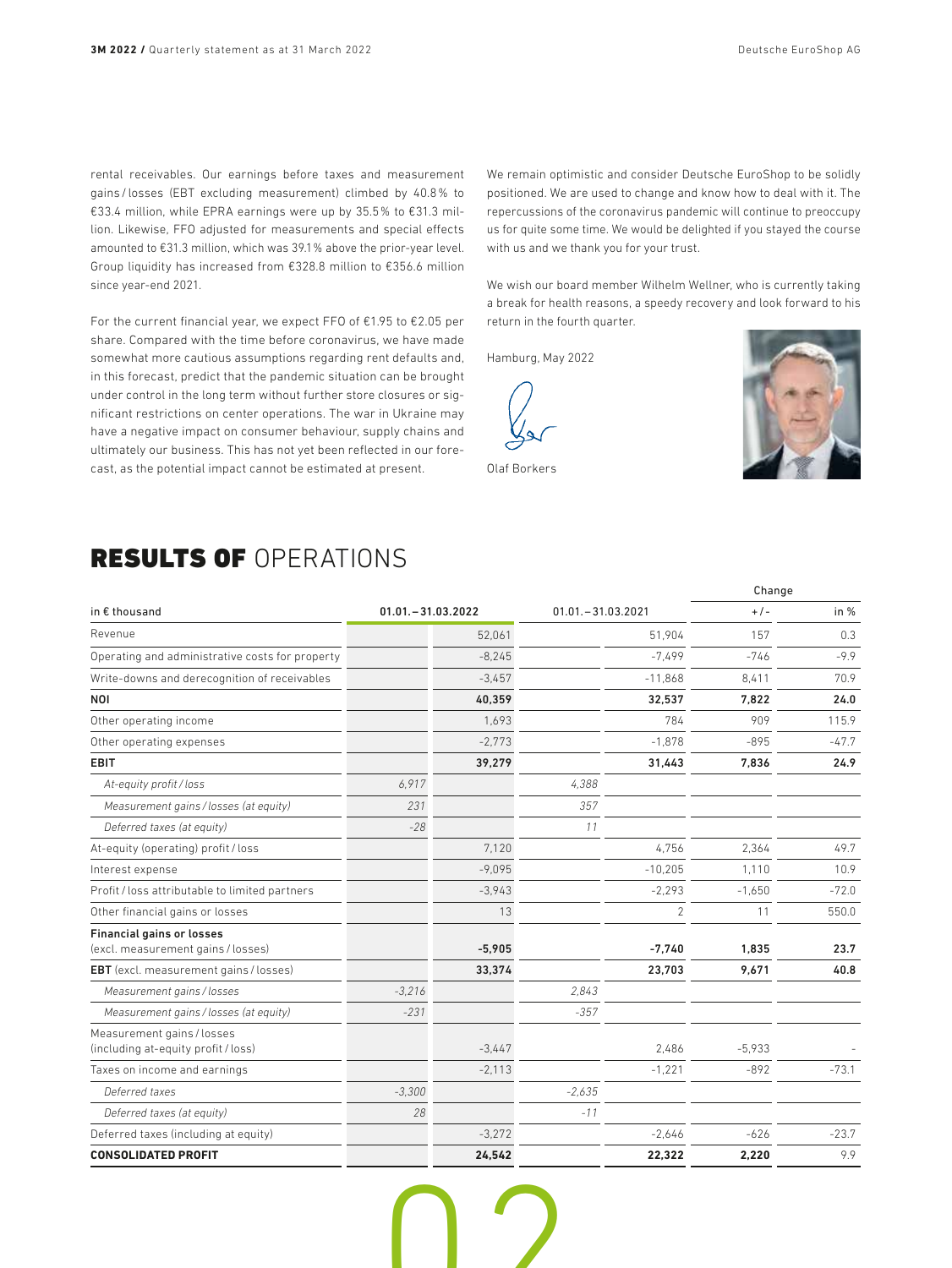#### Revenue at previous year's level

In contrast to the previous year, which was significantly affected by store closures ordered by the authorities, all our tenants were able to open their stores in the first three months of 2022. The rental concessions granted for the closure phases in the first quarter of 2021 are mainly reflected in the prior-year item "Write-downs and derecognition of receivables" and only to a small extent in revenue. As a result, revenue of €52.1 million was roughly on a par with the previous year. The protective measures still in place in the first quarter of 2022 and the continued effects of the coronavirus pandemic – such as defaults by tenants who got into payment difficulties, lower revenue-linked rents, longer post-rental periods and higher vacancy rates – mean that revenue remains far off its pre-pandemic levels.

#### Center operating costs above previous year

Center operating costs of €8.2 million in the reporting period, mainly comprising center management fees, non-apportionable ancillary costs, land taxes, building insurance and maintenance, increased year on year by 9.9%. This was due to higher vacancy-related, non-apportionable ancillary costs.

#### Decline in write-downs

The write-downs and derecognition of receivables in the previous year took into account the major part of the agreed and expected rental concessions implemented to mitigate the economic consequences of the far-reaching store closures at the beginning of 2021. Furthermore, in both the prior-year quarter and in the first quarter of 2022, receivables at risk of default had to be written down and receivables had to be derecognised due to insolvency. Overall, writedowns and derecognition of receivables decreased from €11.9 million to €3.5 million compared with the previous year.

### Other operating income and expenses

Other operating income, stemming primarily from the reversal of provisions, from income from rental receivables for which impairment losses had been recognised in previous years and from additional payments with respect to ancillary costs, amounted to €1.7 million, representing an increase on the previous year. At €2.8 million, other operating expenses, which mainly comprised general administrative costs and personnel costs, were higher than in the same period of the previous year, due in particular to higher consultancy costs.

#### EBIT significantly higher than in previous year

Earnings before interest and taxes (EBIT) at €39.3 million were well above the figure for the previous year (€31.4 million), mainly as a result of the higher rental concessions granted in the previous year for the closure periods.

### Improvement in financial gains/ losses excluding measurement effects

At €-5.9 million, financial losses (excluding measurement effects) improved year on year (previous year: €-7.7 million).

At-equity (operating) earnings increased year on year by €2.4 million to €7.1 million, due in particular to higher write-downs on rent receivables and revenue shortfalls as a result of the coronavirus. The interest expenses of Group companies were reduced by a further €1.1 million. In addition to scheduled repayments, the refinancing terms agreed at lower interest rates for the Billstedt-Center and the City-Galerie Wolfsburg had a particularly positive effect here. The share of earnings attributable to limited partners increased by €1.7 million to €3.9 million due to the improved EBIT.

#### EBT (excluding measurement gains/ losses) up significantly

The improvement in EBIT and at-equity profit / loss plus the further reduction in interest expenses caused EBT (excluding measurement gains / losses) to jump from €23.7 million to €33.4 million (+40.8%).

### Measurement gains/ losses of the previous year positively influenced by one-off effect

The measurement gain of  $E2.5$  million in the previous year also included the upward revaluation of an undeveloped and currently unused piece of land in the amount of €4.0 million resulting from the receipt of an initial purchase offer. In the first quarter of 2022, the measurement gain only included investment costs incurred by our portfolio properties (including the at-equity portion).

### Taxes on income and earnings

Taxes on income and earnings rose to €2.1 million (previous year: €1.2 million) as a result of the improvement in earnings. Deferred taxes resulting mainly from the systematic amortisation of the tax balance sheet values of our real estate assets amounted to €3.3 million (previous year: €2.6 million).

### EPRA earnings and consolidated profit higher than previous year

EPRA earnings, which exclude measurement gains / losses, recovered to €31.3 million or €0.51 per share, in particular as a result of the previous year's higher write-downs on rental receivables. At €24.5 million, consolidated profit was €2.2 million higher than the previous year (€22.3 million) and earnings per share increased from €0.36 to €0.40.

n ?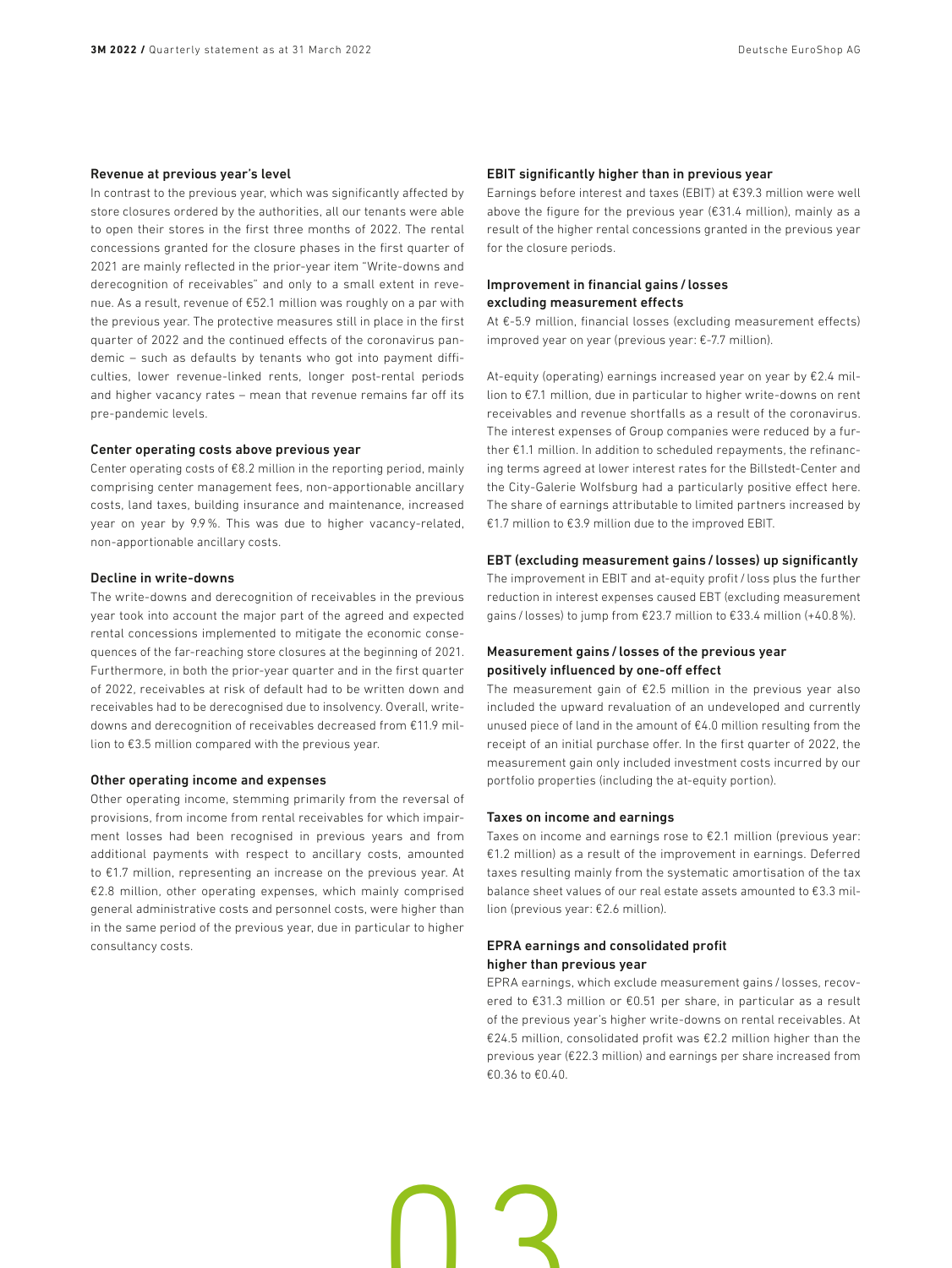## EPRA EARNINGS

|                                                                        | $01.01 - 31.03.2022$ |                            | $01.01 - 31.03.2021$      |                   |
|------------------------------------------------------------------------|----------------------|----------------------------|---------------------------|-------------------|
|                                                                        | in €<br>thousand     | per share<br>in $\epsilon$ | in $\epsilon$<br>thousand | per share<br>in € |
| Consolidated profit                                                    | 24,542               | 0.40                       | 22.322                    | 0.36              |
| Measurement gains /<br>losses on investment<br>properties <sup>1</sup> | 3,447                | 0.06                       | $-2.486$                  | $-0.04$           |
| Deferred tax adjust-<br>ments pursuant to<br>EPRA <sup>2</sup>         | 3.272                | 0.05                       | 3.290                     | 0.05              |
| <b>EPRA EARNINGS</b>                                                   | 31,261               | 0.51                       | 23.126                    | 0.37              |
| Weighted number of<br>no-par-value shares<br>issued                    |                      | 61.783.594                 |                           | 61.783.594        |

<sup>1</sup> Including the share attributable to equity-accounted joint ventures and associates <sup>2</sup> Relates to deferred taxes on investment properties and derivative financial instruments

### Development of funds from operations (FFO)

Funds from operations (FFO) are used to finance our ongoing investments in portfolio properties, scheduled repayments on our longterm bank loans and as the basis for the distribution of dividends. Significant non-recurring effects that are not part of the Group's operating activities are eliminated in the calculation of FFO. FFO increased from €22.5 million to €31.3 million or from €0.36 to €0.51 per share.

### FUNDS FROM OPERATIONS

|                                                                       | $01.01 - 31.03.2022$      |                            | $01.01 - 31.03.2021$      |                            |
|-----------------------------------------------------------------------|---------------------------|----------------------------|---------------------------|----------------------------|
|                                                                       | in $\epsilon$<br>thousand | per share<br>in $\epsilon$ | in $\epsilon$<br>thousand | per share<br>in $\epsilon$ |
| Consolidated profit                                                   | 24,542                    | 0.40                       | 22,322                    | 0.36                       |
| Measurement gains/<br>losses on investment<br>properties <sup>1</sup> | 3.447                     | 0.06                       | $-2.486$                  | $-0.04$                    |
| Deferred taxes <sup>1</sup>                                           | 3.272                     | 0.05                       | 2.646                     | 0.04                       |
| <b>FFO</b>                                                            | 31.261                    | 0.51                       | 22.482                    | 0.36                       |
| Weighted number<br>of no-par-value<br>shares issued                   |                           | 61.783.594                 |                           | 61.783.594                 |

<sup>1</sup> Including the share attributable to equity-accounted joint ventures and associates

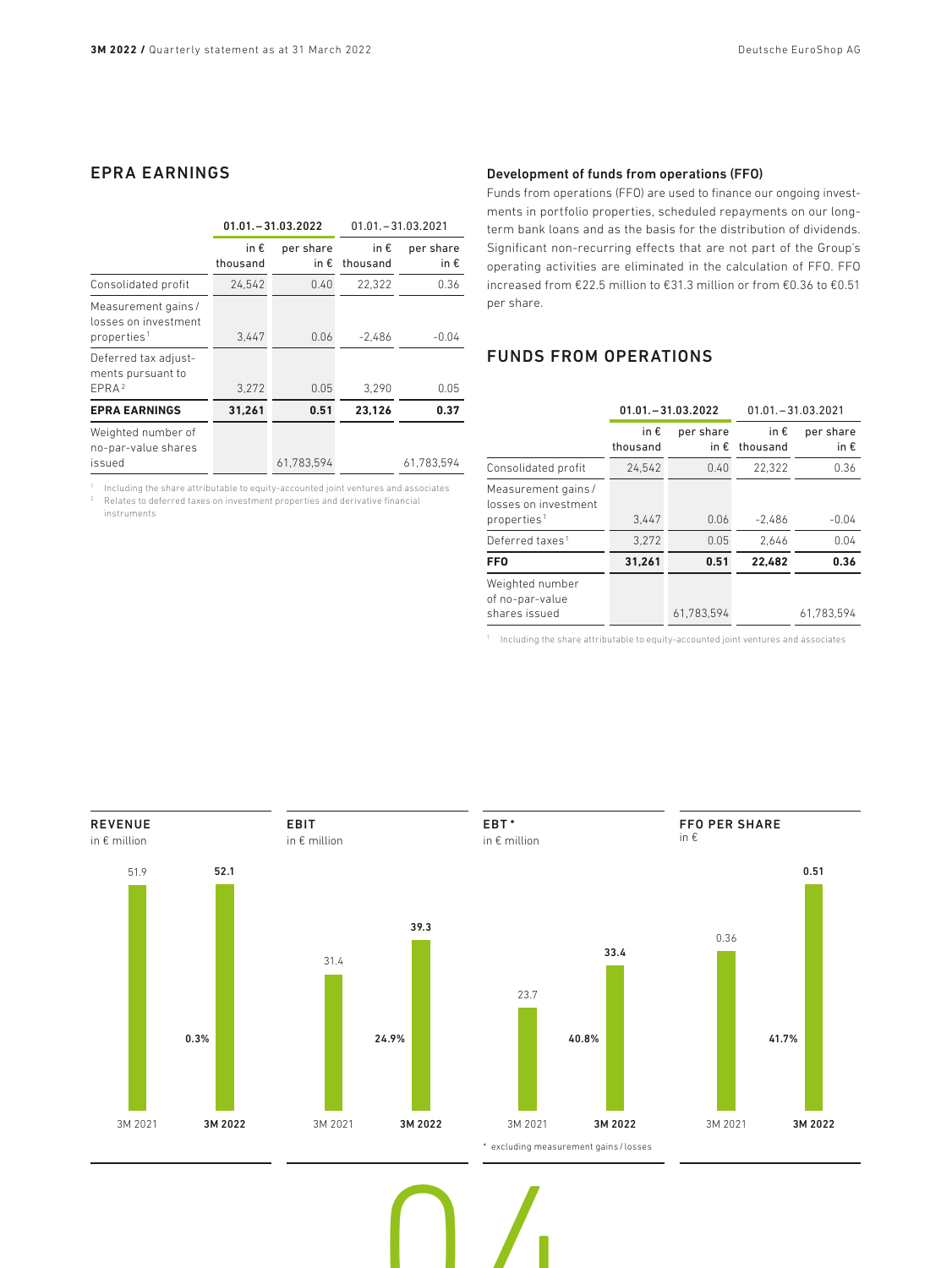# FINANCIAL POSITION AND NET ASSETS

### NET ASSETS AND LIQUIDITY

COLLECTION RATIO \*

in %

The Deutsche EuroShop Group's total assets increased slightly compared with the last reporting date, rising by €22.1 million to €4,300.9 million.

The collection ratio, representing the ratio of incoming payments to rent and service charge receivables from tenants, showed the following movements in each individual month in 2021 up to the end of April 2022 as a result of the coronavirus (adjustments from agreed rent reductions already taken into account):

### Q1 2021 89% 90 Jan Feb Mar 89 88 Q2 2021 93% 92 Apr May Jun 91 95 Q3 2021 99% 99 Jul Aug Sep 99 100 \* after rent reductions



The improved collection ratio meant that the Group's receivables (after write-downs) decreased by €3.0 million to €19.7 million (previous year: €22.8 million). The Group's liquidity improved by €27.7 million to €356.6 million compared with the last reporting date.

### Equity ratio of 56.0%

The equity ratio (including the shares of third-party shareholders) was 56.0%, almost unchanged from the previous reporting date (55.6%) and still at a very solid level.

### Liabilities

**05** 

As at 31 March 2022, current and non-current financial liabilities stood at €1,499.6 million, €2.5 million lower than at the end of 2021, due to scheduled repayments. Our negotiations with banks for the upcoming refinancing in 2022 and 2023 are at an advanced stage. We regularly exchange information with our banks on the potential impact of the pandemic-related business closures and their after-effects on our financial ratios and loan covenants. As at 31 March 2022, all loan covenants were met.

Non-current, deferred tax liabilities increased by €4.7 million to €337.7 million due to further additions. Other current and noncurrent liabilities and provisions decreased by €11.1 million.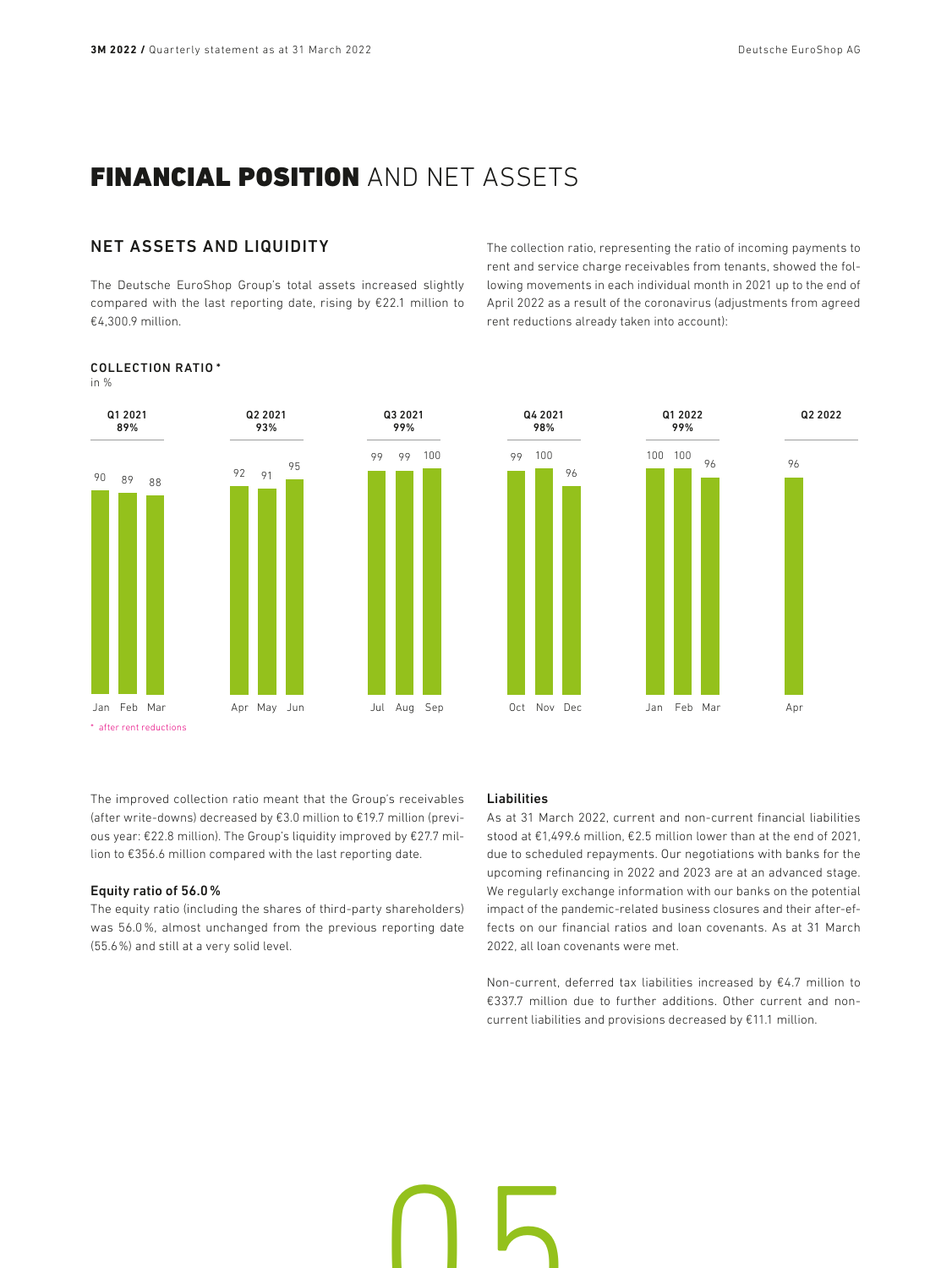# REPORT ON EVENTS AFTER THE REPORTING DATE

On 20 April 2022, the Supervisory Board of Deutsche EuroShop AG, Hamburg, revoked the appointment of CEO Wilhelm Wellner at his request for a limited period until 30 September 2022. Mr Wellner had previously informed the Supervisory Board that he would be unable to perform his duties as a member of the Executive Board for health reasons, at least for the period indicated. In view of Mr Wellner's expected return to the Executive Board, the Supervisory Board also resolved to reappoint him effective 1 October 2022. Depending on the status of his recovery, the exact date of Mr Wellner's expected return may be subject to change. Mr Wellner's previous duties will be carried out in the meantime by the other member of the Executive Board, Olaf Borkers.

No further significant events occurred between the reporting date of 31 March 2022 and the date on which the financial statements were prepared.

# OUTLOOK

### EXPECTED RESULTS OF OPERATIONS AND FINANCIAL POSITION

Following an on-target first-quarter performance, we are confirming our guidance for financial year 2022 with funds from operations (FFO) of €1.95 to €2.05 per share (2021: €1.98).

### Dividend planning

The Executive Board, together with the Supervisory Board, has resolved to propose to the (virtual) Annual General Meeting scheduled for 23 June 2022, the payment of a dividend of €1.00 per share for financial year 2021.

# RISKREPORT

Since the beginning of the financial year, economic uncertainties have increased significantly due to the war in Ukraine and the coronavirus-related lockdowns in China. It is not possible to make quantifiable estimates at the moment. We are monitoring these developments on an ongoing basis and will adjust our assessment of future business performance where necessary. There have been no significant changes to information provided in the risk report of the combined management report as at 31 December 2021 (see Annual Report 2021, p. 19 et seq.). We do not believe that the Company currently faces any risks capable of jeopardising its continued existence.

06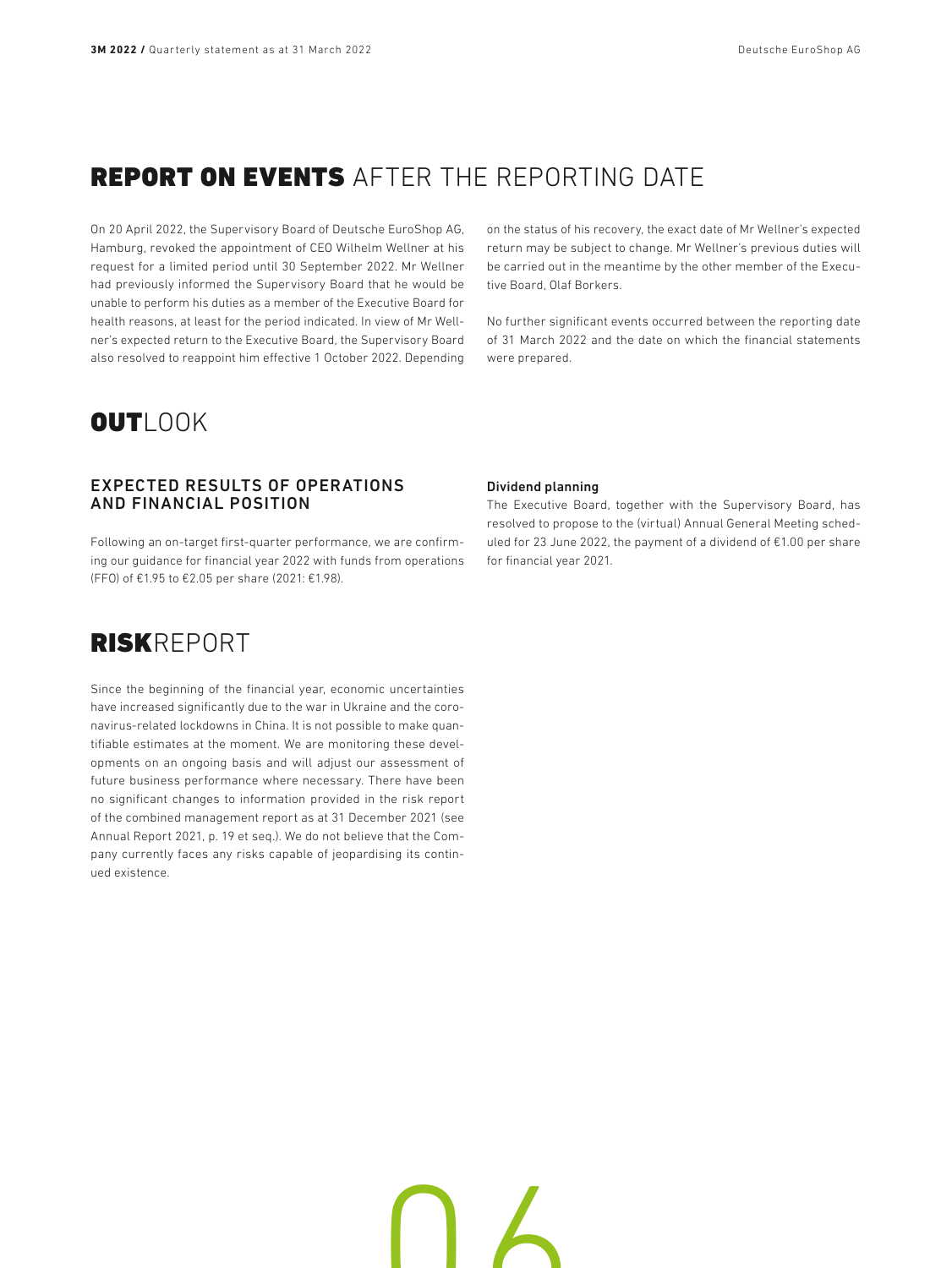# CONSOLIDATED BALANCE SHEET

## ASSETS

| in € thousand                                        | 31.03.2022 | 31.12.2021 |
|------------------------------------------------------|------------|------------|
| <b>ASSETS</b>                                        |            |            |
| Non-current assets                                   |            |            |
| Intangible assets                                    | 51,755     | 51,751     |
| Property, plant and equipment                        | 233        | 244        |
| Investment properties                                | 3,393,554  | 3,393,554  |
| Investments accounted for using<br>the equity method | 456,878    | 455,341    |
| <b>Non-current assets</b>                            | 3,902,420  | 3,900,890  |
| <b>Current assets</b>                                |            |            |
| Trade receivables                                    | 19.742     | 22.763     |
| Other current assets                                 | 22,166     | 26,298     |
| Cash and cash equivalents                            | 356,556    | 328,839    |
| <b>Current assets</b>                                | 398,464    | 377,900    |
|                                                      |            |            |
| <b>TOTAL ASSETS</b>                                  | 4,300,884  | 4,278,790  |

## LIABILITIES

<u>07</u>

| in € thousand                           | 31.03.2022 | 31.12.2021 |
|-----------------------------------------|------------|------------|
| <b>EQUITY AND LIABILITIES</b>           |            |            |
| <b>Equity and reserves</b>              |            |            |
| Subscribed capital                      | 61,784     | 61,784     |
| Capital reserves                        | 1,217,560  | 1,217,560  |
| Retained earnings                       | 812,825    | 783,522    |
| <b>Total equity</b>                     | 2,092,169  | 2,062,866  |
| <b>Non-current liabilities</b>          |            |            |
| <b>Financial liabilities</b>            | 1,158,729  | 1,264,748  |
| Deferred tax liabilities                | 337,701    | 333,037    |
| Right of redemption of limited partners | 316,693    | 314,914    |
| Other liabilities                       | 17,911     | 23,995     |
| Non-current liabilities                 | 1,831,034  | 1,936,694  |
| <b>Current liabilities</b>              |            |            |
| <b>Financial liabilities</b>            | 340,879    | 237,366    |
| Trade payables                          | 4,663      | 5,345      |
| Tax liabilities                         | 1,060      | 196        |
| Other provisions                        | 9.232      | 10,120     |
| Other liabilities                       | 21,847     | 26,203     |
| <b>Current liabilities</b>              | 377,681    | 279,230    |
| <b>TOTAL EQUITY AND LIABILITIES</b>     | 4,300,884  | 4,278,790  |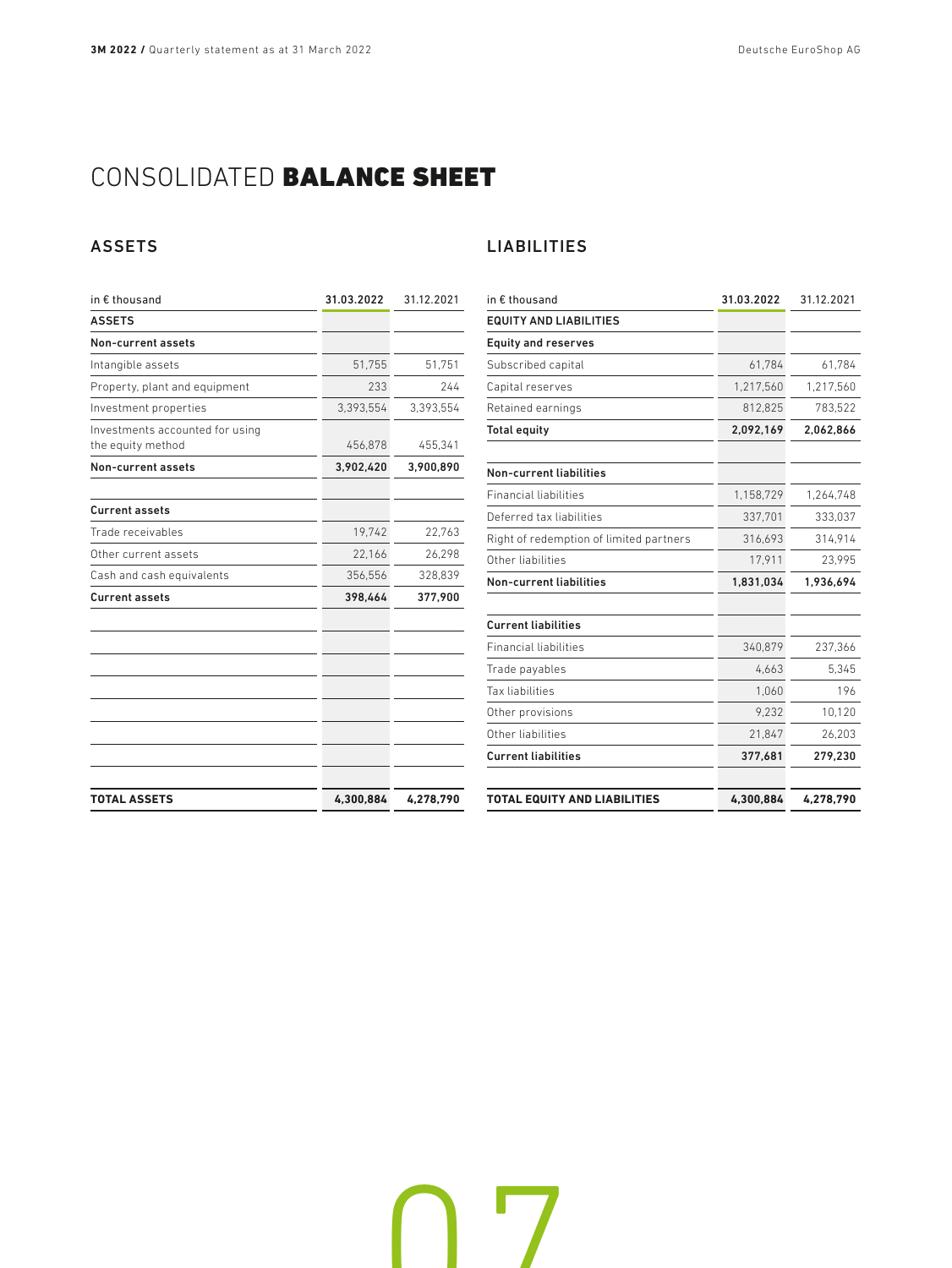# CONSOLIDATED INCOME STATEMENT

| in € thousand                                                                                               | $01.01 -$<br>31.03.2022 | $01.01 -$<br>31.03.2021  |
|-------------------------------------------------------------------------------------------------------------|-------------------------|--------------------------|
| Revenue                                                                                                     | 52,061                  | 51,904                   |
| Property operating costs                                                                                    | $-5,610$                | $-4.697$                 |
| Property management costs                                                                                   | $-2,635$                | $-2,802$                 |
| Write-downs and disposals of<br>financial assets                                                            | $-3,457$                | $-11,868$                |
| Net operating income (NOI)                                                                                  | 40,359                  | 32,537                   |
| Other operating income                                                                                      | 1,693                   | 784                      |
| Other operating expenses                                                                                    | $-2,773$                | $-1,878$                 |
| Earnings before interest<br>and taxes (EBIT)                                                                | 39,279                  | 31,443                   |
| Share in the profit or loss of<br>associates and joint ventures<br>accounted for using the equity<br>method | 6,917                   | 4,388                    |
| Interest expense                                                                                            | $-9.095$                | $-10,205$                |
| Profit / loss attributable<br>to limited partners                                                           | $-3,943$                | $-2,293$                 |
| Interest income                                                                                             | 13                      | $\overline{\phantom{a}}$ |
| <b>Financial gains / losses</b>                                                                             | $-6,108$                | $-8,108$                 |
| Measurement gains / losses                                                                                  | $-3,216$                | 2,843                    |
| Earnings before tax (EBT)                                                                                   | 29.955                  | 26,178                   |
| Taxes on income and earnings                                                                                | $-5,413$                | $-3,856$                 |
| <b>CONSOLIDATED PROFIT</b>                                                                                  | 24.542                  | 22,322                   |
| Earnings per share $(\epsilon)$                                                                             | 0.40                    | 0.36                     |
|                                                                                                             |                         |                          |

# STATEMENT OF COMPREHENSIVE INCOME

|                                                                                                            | $01.01 -$  | $01.01 -$  |
|------------------------------------------------------------------------------------------------------------|------------|------------|
| in $\epsilon$ thousand                                                                                     | 31.03.2022 | 31.03.2021 |
| <b>Consolidated profit</b>                                                                                 | 24,542     | 22.322     |
| Items which under certain condi-<br>tions in the future will be reclas-<br>sified to the income statement: |            |            |
| Actual share of the profits<br>and losses from instruments<br>used to hedge cash flows                     | 6,125      | $-2,491$   |
| Deferred taxes on changes<br>in value offset directly against<br>equity                                    | $-1,364$   | 561        |
| Total earnings recognised<br>directly in equity                                                            | 4,761      | $-1,930$   |
| <b>TOTAL PROFIT</b>                                                                                        | 29,303     | 20,392     |
| Share of Group shareholders                                                                                | 29.303     | 20.392     |

# CONSOLIDATED STATEMENT OF CHANGES IN EQUITY

| in $\epsilon$ thousand | Number of<br>shares<br>outstanding | Share capital | Capital<br>reserves | Other<br>retained<br>earnings | Statutory<br>reserve | Cash flow<br>hedge<br>reserve | Total     |
|------------------------|------------------------------------|---------------|---------------------|-------------------------------|----------------------|-------------------------------|-----------|
| 01.01.2021             | 61,783,594                         | 61.784        | 1,217,560           | 742.183                       | 2.000                | $-20.281$                     | 2,003,246 |
| Total profit           |                                    |               | 0                   | 22,322                        | 0                    | $-1,930$                      | 20,392    |
| Dividend payments      |                                    | 0             | $\Omega$            | 0                             | 0                    | 0                             | $\Omega$  |
| 31.03.2021             | 61,783,594                         | 61,784        | 1,217,560           | 764.505                       | 2,000                | $-22,211$                     | 2,023,638 |
| 01.01.2022             | 61,783,594                         | 61,784        | 1,217,560           | 799.657                       | 2,000                | $-18,135$                     | 2,062,866 |
| Total profit           |                                    |               | 0                   | 24,542                        | 0                    | 4,761                         | 29.303    |
| Dividend payments      |                                    |               | 0                   | $\Omega$                      | 0                    | $\Omega$                      | $\Omega$  |
| 31.03.2022             | 61,783,594                         | 61.784        | 1.217.560           | 824.199                       | 2.000                | $-13.374$                     | 2,092,169 |

**ng**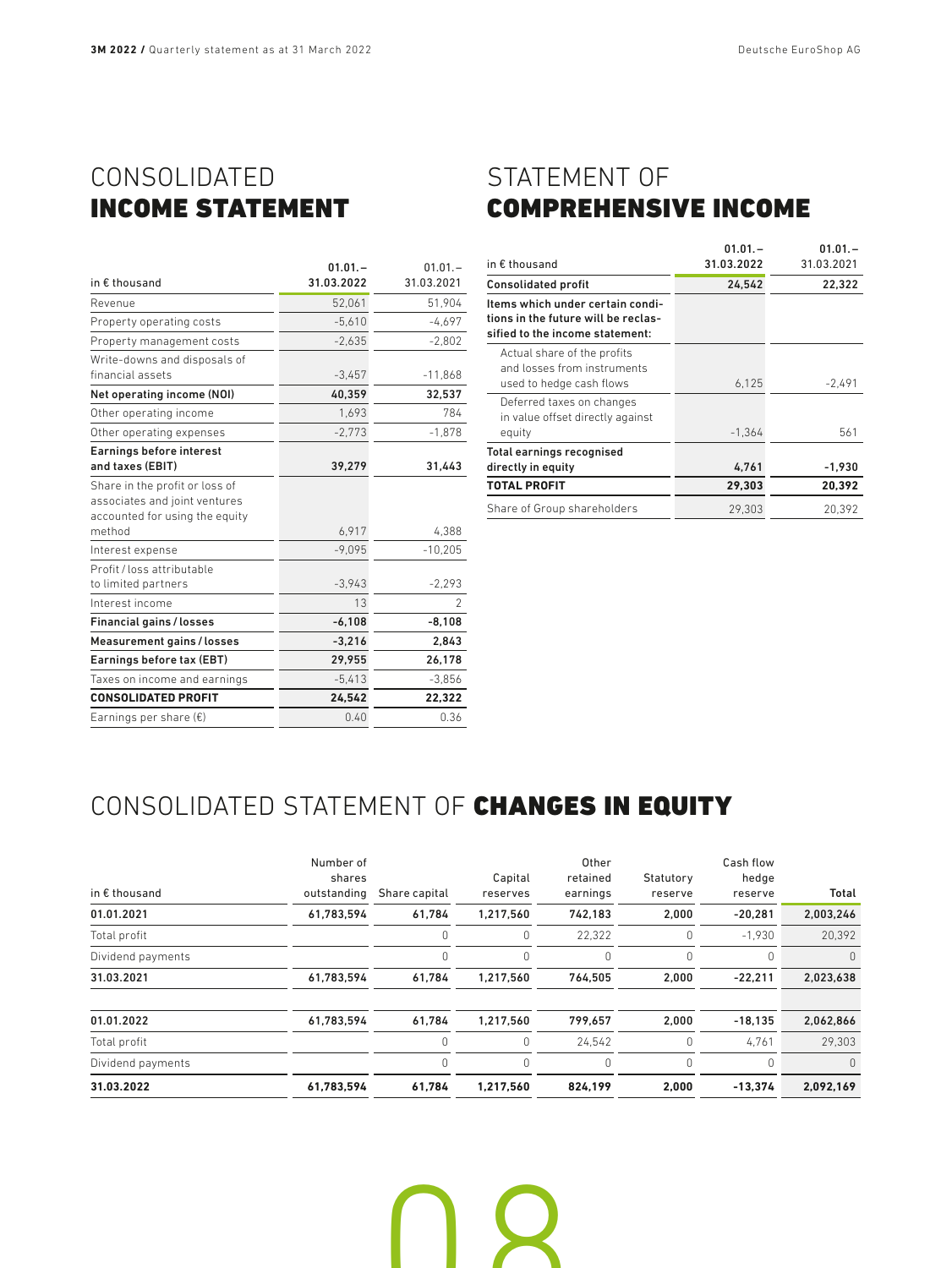# CONSOLIDATED CASH FLOW STATEMENT

| in € thousand                                                                                            | $01.01 - 31.03.2022$ | $01.01 - 31.03.2021$ |
|----------------------------------------------------------------------------------------------------------|----------------------|----------------------|
| <b>Consolidated profit</b>                                                                               | 24,542               | 22,322               |
| Income taxes                                                                                             | 5.413                | 3.856                |
| Financial gains / losses                                                                                 | 6,108                | 8,108                |
| Amortisation / depreciation of intangible assets and property, plant and equipment with a finite<br>life | 15                   | 37                   |
| Unrealised changes in fair value of investment property and other measurement gains / losses             | 3.216                | $-2.843$             |
| Distributions and capital repayments received                                                            | 5.380                | 2.267                |
| Changes in trade receivables and other assets                                                            | 6.979                | $-5,122$             |
| Changes in current provisions                                                                            | $-888$               | $-1.026$             |
| Changes in liabilities                                                                                   | $-4.973$             | $-3.476$             |
| Cash flow from operating activities                                                                      | 45.792               | 24.123               |
| Interest paid                                                                                            | $-9.495$             | $-10,112$            |
| Interest received                                                                                        | 13                   | 2                    |
| Income taxes paid                                                                                        | $-1,074$             | $-80$                |
| Net cash flow from operating activities                                                                  | 35,236               | 13,933               |
| Outflows for the acquisition of investment properties                                                    | $-3.500$             | $-1.247$             |
| Outflows for the acquisition of intangible assets and property, plant and equipment                      | $-9$                 | $-35$                |
| Cash flow from investing activities                                                                      | $-3,509$             | $-1.282$             |
| Outflows from the repayment of financial liabilities                                                     | $-2.106$             | $-34,544$            |
| Outflows from the repayment of lease liabilities                                                         | $-25$                | $-22$                |
| Payments to limited partners                                                                             | $-1,879$             | $-38$                |
| Cash flow from financing activities                                                                      | $-4.010$             | $-34.604$            |
| Net change in cash and cash equivalents                                                                  | 27,717               | $-21,953$            |
| Cash and cash equivalents at beginning of period                                                         | 328,839              | 266,030              |
| CASH AND CASH EQUIVALENTS AT END OF PERIOD                                                               | 356,556              | 244,077              |

n 0

# **SEGMENT REPORTING**

Segment reporting by Deutsche EuroShop AG is carried out on the basis of internal reports that are used by the Executive Board to manage the Group. Internal reports distinguish between shopping centers in Germany ("domestic") and other European countries ("abroad").

As the Group's main decision-making body, the Deutsche EuroShop AG Executive Board first and foremost assesses the performance of the segments based on revenue, EBIT and EBT excluding measurement gains / losses. The measurement principles for segment reporting correspond to those of the Group.

To assess the contribution of the segments to the individual performance indicators as well as to the Group's performance, the income, expenditure, assets and liabilities of the joint ventures are included in internal reporting in proportion to the Group's share in them. Similarly, for subsidiaries in which the Group is not the sole shareholder, income, expenditure, assets and liabilities are only consolidated in proportion to the corresponding Group share. This results in the segments being divided as follows: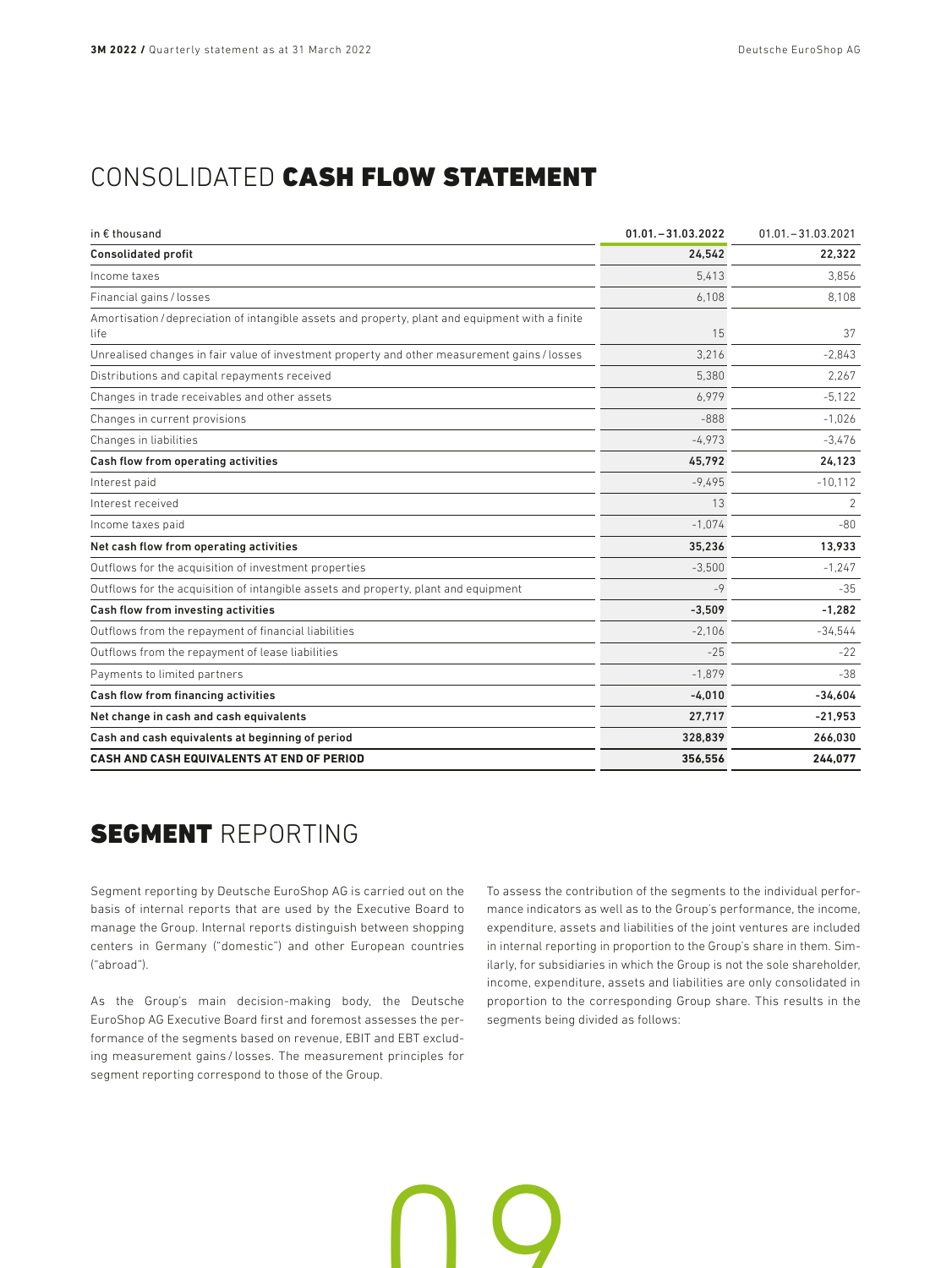## BREAKDOWN BY SEGMENT

| in $\epsilon$ thousand               | Germany     | Abroad     | Total       | Reconciliation | $01.01 -$<br>31.03.2022 |
|--------------------------------------|-------------|------------|-------------|----------------|-------------------------|
| Revenue                              | 44.717      | 11.176     | 55.893      | $-3.832$       | 52.061                  |
| $(01.01 - 31.03.2021)$               | (46, 701)   | (8,956)    | (55,657)    | $(-3.753)$     | (51,904)                |
| <b>EBIT</b>                          | 34.132      | 9.958      | 44.090      | $-4.811$       | 39.279                  |
| $(01.01 - 31.03.2021)$               | (28.953)    | (6,028)    | (34,981)    | $(-3,538)$     | (31, 443)               |
| EBT excl. measurement gains / losses | 26.991      | 8.300      | 35.291      | $-1.917$       | 33.374                  |
| $(01.01 - 31.03.2021)$               | (21, 180)   | (3,683)    | (24, 863)   | $(-1, 160)$    | (23, 703)               |
|                                      |             |            |             |                | 31,03,2022              |
| Segment assets                       | 3,089,267   | 722.803    | 3,812,070   | 488,814        | 4,300,884               |
| (31.12.2021)                         | (3.079.136) | (719.686)  | (3.798.822) | (479.968)      | (4, 278, 790)           |
| of which investment properties       | 2,866,680   | 677.468    | 3.544.148   | $-150.595$     | 3,393,553               |
| (31.12.2021)                         | (2,866,680) | (677, 468) | (3,544,148) | $(-150, 594)$  | (3,393,554)             |

The adjustment of the proportionate consolidation of the joint ventures and subsidiaries in which the Group does not own a 100% stake is carried out in the reconciliation column. Deferred tax liabilities are considered by the Executive Board of Deutsche EuroShop AG cross-segmentally and are therefore included in the reconciliation column for segment liabilities. The goodwill from the acquisition of Olympia Brno has thus been allocated to the reconciliation column of the segment assets. The reconciliation column also contains the companies that are not allocated to either of the two segments (Deutsche EuroShop AG, DES Management GmbH, DES Beteiligungs GmbH & Co. KG).

In view of the geographical segmentation, no further information pursuant to IFRS 8.33 is given.

### OTHER DISCLOSURES

### Responsibility statement by DES Executive Board

To the best of my knowledge, and in accordance with the applicable reporting principles for interim financial reporting, the interim consolidated financial statements give a true and fair view of the assets, liabilities, financial position and profit or loss of the Group, and the interim management report of the Group includes a fair review of the performance of the business, including the operating results and the position of the Group, together with a description of the principal opportunities and risks associated with the expected performance of the Group for the remainder of the financial year.

Hamburg, 12 May 2022

Olaf Borkers

10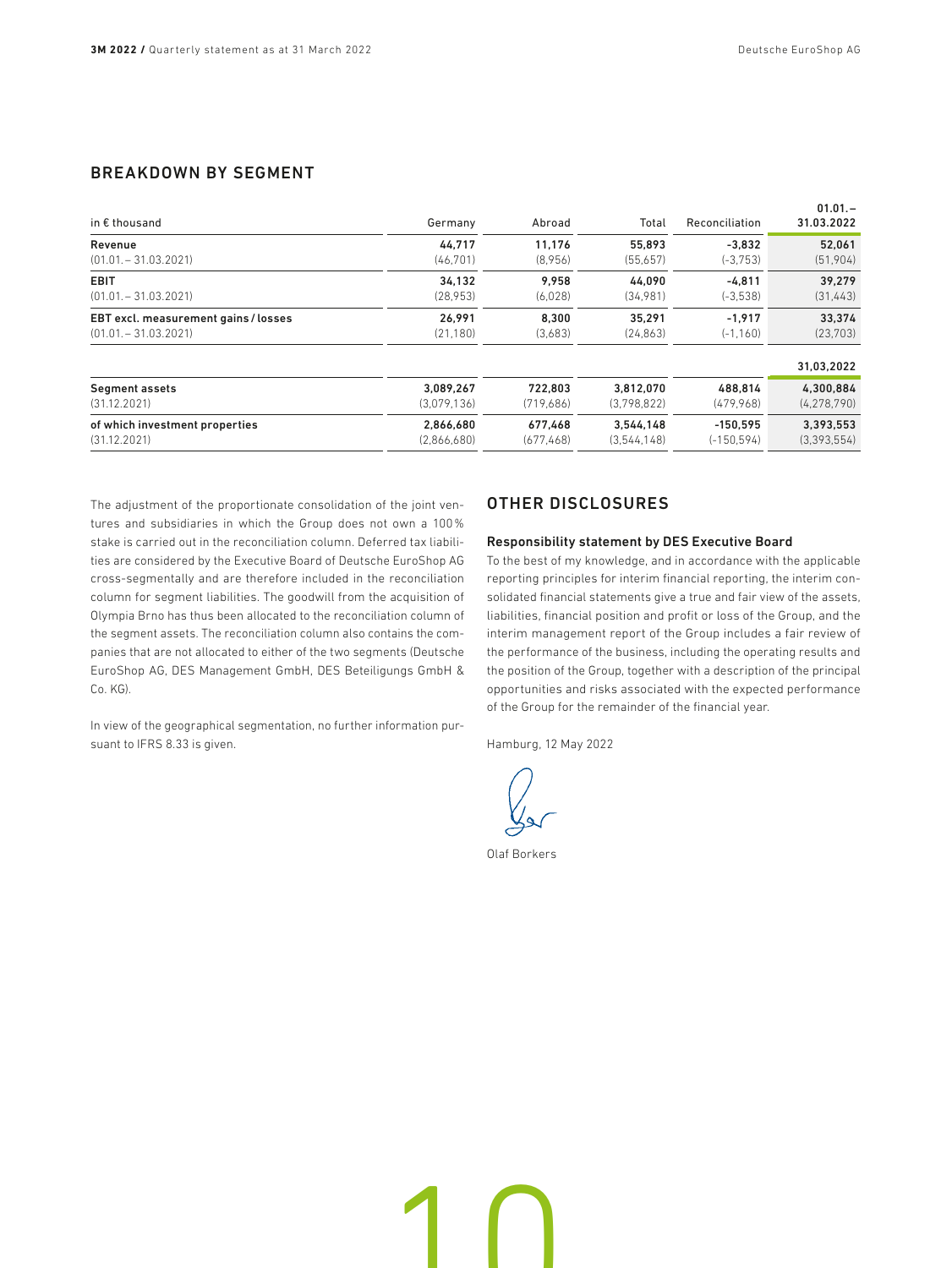## THE SHOPPING CENTER SHARE

After closing the year 2021 at €14.64, the Deutsche EuroShop share started the first weeks of 2022 with a positive trend, climbing to €18.36 by 17 February 2022. In the following days, the stock fell in connection with the uncertain situation in Ukraine, as well as the subsequent invasion by Russia, which began on 24 February 2022. It reached its lowest price in the year-opening quarter on 7 March 2022 at €14.02. Subsequently, the DES share ticked upwards again, reaching its high for the period of €18.53 on 29 March 2022, and closing the first quarter at €16.72. This equates to a performance of 14.2% for the reporting period. The SDAX fell by 13.2% over the same period. Deutsche EuroShop's market capitalisation stood at €1.0 billion as at the end of the reporting period.

<sup>1</sup> Unless otherwise specified, all information and calculations are based on Xetra closing prices.

### KEY SHARE DATA

| Financial services / real estate                                       |
|------------------------------------------------------------------------|
| €61,783,594.00                                                         |
| 61,783,594                                                             |
| €1.00                                                                  |
| €14.64                                                                 |
| €16.72                                                                 |
| €14.02/€18.53                                                          |
| $£1.0$ billion                                                         |
| Frankfurt and Xetra                                                    |
| Berlin, Düsseldorf, Hamburg,<br>Hanover, Munich<br>and Stuttgart       |
| SDAX, EPRA, GPR 250, EPIX 30,<br>MSCI Small Cap, HASPAX,<br>FA 7-Index |
| DE 000748 020 4                                                        |
| DEQ, Reuters: DEQGn.DE                                                 |
|                                                                        |

### DEUTSCHE EUROSHOP VS SDAX AND EPRA

COMPARISON, JANUARY TO MAY 2022 indexed, base of 100, in %



11